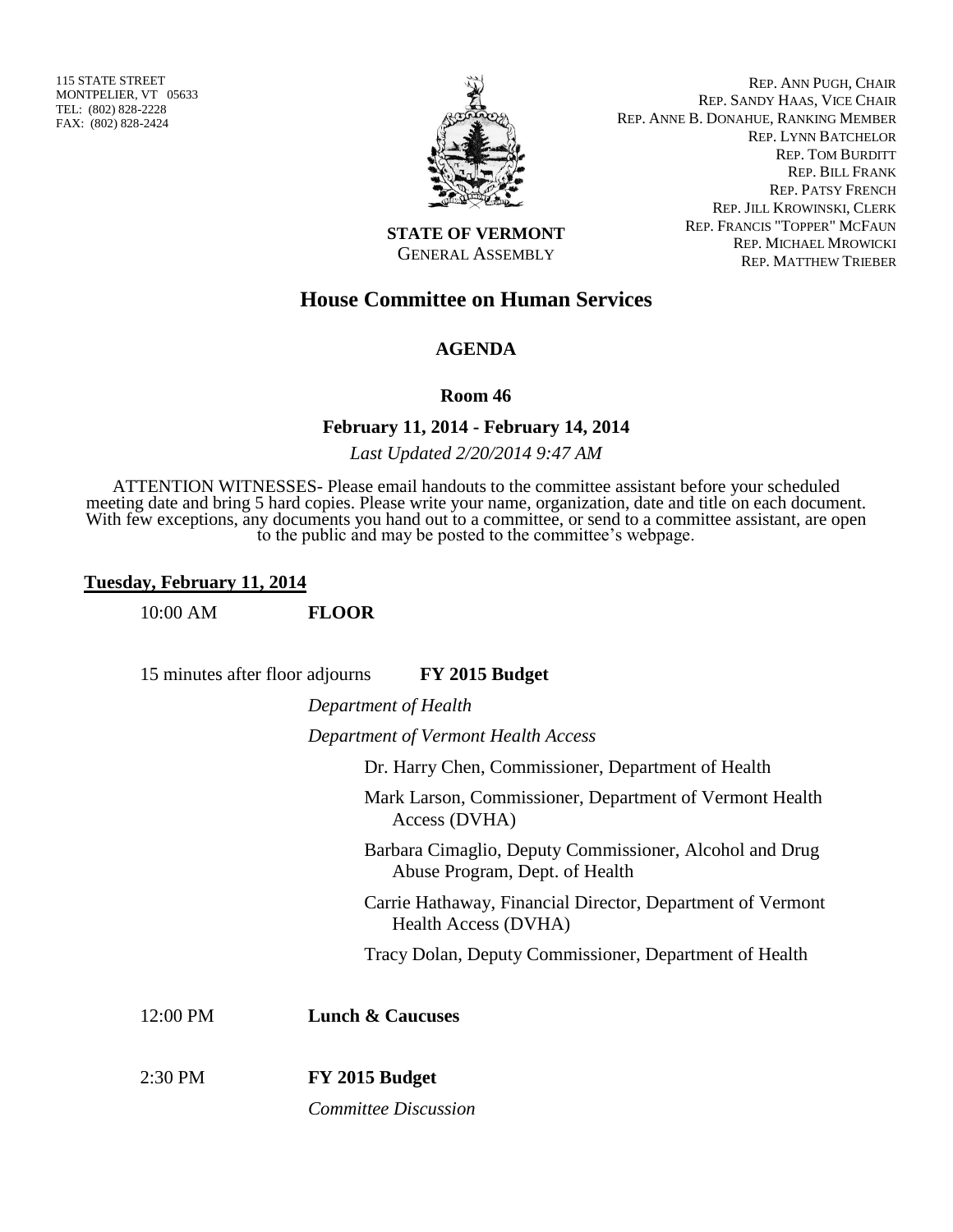| $\overline{2}$ |                                     |                                                                                                                  |
|----------------|-------------------------------------|------------------------------------------------------------------------------------------------------------------|
|                | 3:30 PM                             | H. 581 - An act relating to guardianship of minors                                                               |
|                |                                     | Erik FitzPatrick, Legislative Counsel, Office of Legislative<br>Council                                          |
|                |                                     | Hon. Amy Davenport, Administrative Judge, Judiciary                                                              |
|                |                                     | Sandy Yandow, Kinship advocate, KIN-KAN                                                                          |
|                |                                     | Charlene McManis, Grandparents Raising Grandchildren                                                             |
|                | 5:00 PM                             | <b>Adjourn</b>                                                                                                   |
|                | <b>Wednesday, February 12, 2014</b> |                                                                                                                  |
|                | 9:00 AM                             | H. 69 - An act relating to licensed alcohol and drug abuse counselors<br>as participating providers in Medicaid  |
|                |                                     | Jennifer Carbee, Legislative Counsel, Office of Legislative<br>Council                                           |
|                |                                     | Jackie Corbally, Treatment Chief, ADAP, Department of Health                                                     |
|                |                                     | Nolan Langweil, Senior Fiscal Analyst, Joint Fiscal Office                                                       |
|                |                                     | Alexandra Forbes, Legislative Chair, Vermont Psychological<br>Association                                        |
|                |                                     | Ashley Berliner, Policy and Planning Chief, Department for<br><b>Vermont Health Access</b>                       |
|                | 10:30 AM                            | <b>Break</b>                                                                                                     |
|                | 10:45 AM                            | H. 217 - An act relating to smoking in partially enclosed structures,<br>lodging establishments, and state lands |
|                |                                     | Jennifer Carbee, Legislative Counsel, Office of Legislative<br>Council                                           |
|                |                                     | David Englander, Senior Policy and Legal Advisor, Department of<br>Health                                        |
|                |                                     | Kate Duffy, Commissioner, Department of Human Resources                                                          |
|                |                                     | Ed Brown, Legislative Liaison, American Legion                                                                   |
|                |                                     | Ron Tallman, Veterans of Foreign Wars                                                                            |
|                |                                     | Dick Farmer, National Executive Committeeman, American<br>Legion                                                 |
|                |                                     | Nick Nichols, Policy Director, Department of Mental Health                                                       |
|                |                                     | Heidi Tringe, Maclean, Meehan & Rice, Inc., Reynolds America<br>International Services, Inc.                     |
|                |                                     | Dr. Harry Chen, Commissioner, Department of Health                                                               |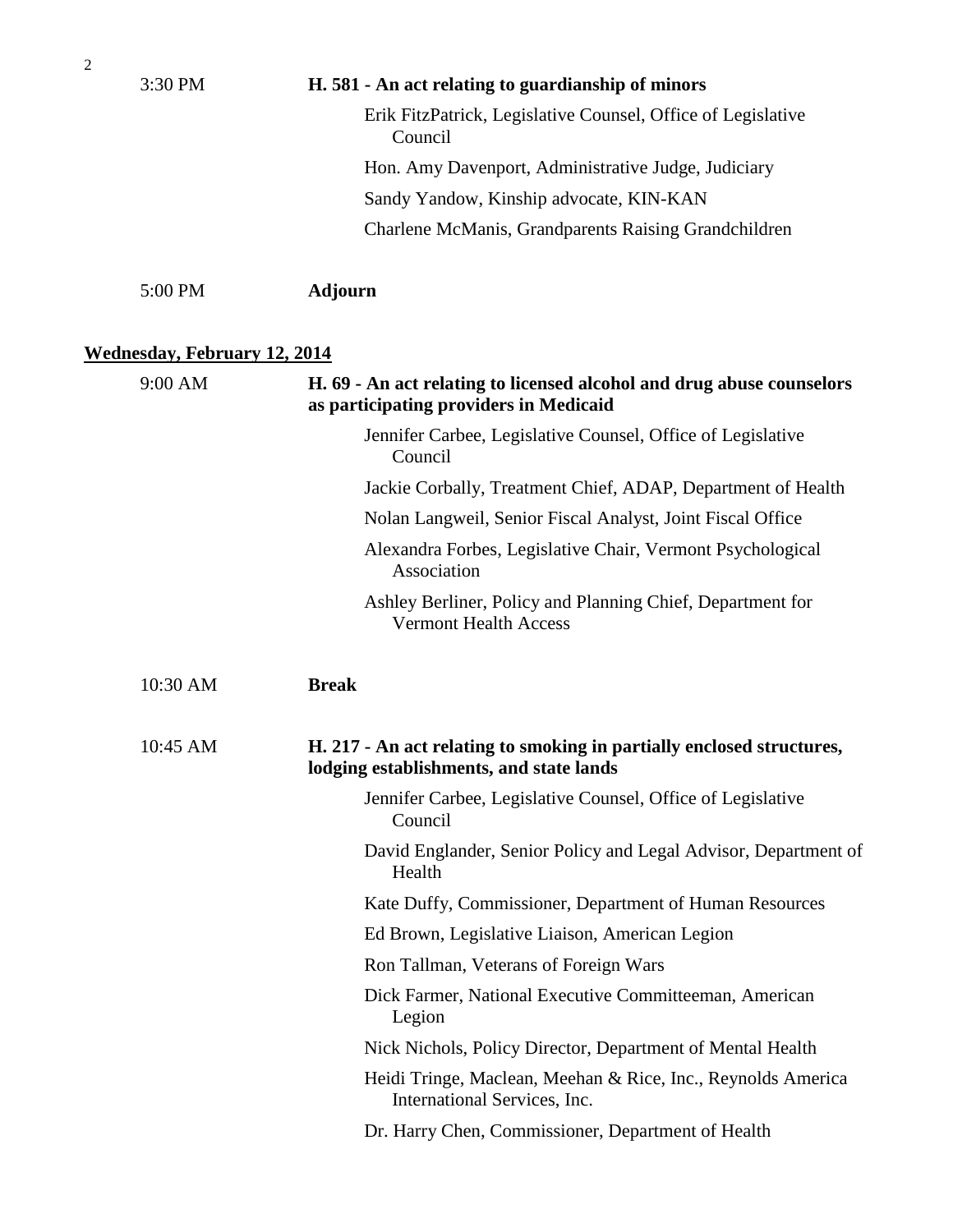| 12:00 PM                           | 3<br>Lunch                                                                                                           |
|------------------------------------|----------------------------------------------------------------------------------------------------------------------|
| 1:00 PM                            | <b>FLOOR</b>                                                                                                         |
|                                    | 15 min. after floor adjourns H. 581 - An act relating to guardianship of minors                                      |
|                                    | Mark Up                                                                                                              |
|                                    | Cindy Walcott, Deputy Commissioner, Department for Children<br>and Families                                          |
|                                    | Erik FitzPatrick, Legislative Counsel, Office of Legislative<br>Council                                              |
|                                    | Lynn Granger, Executive Director, Vermont Kin as Parents                                                             |
|                                    | Trine Bech, Executive Director, Vermont Parent Representation<br>Center                                              |
| 4:45 PM                            | <b>Adjourn</b>                                                                                                       |
| <b>Thursday, February 13, 2014</b> |                                                                                                                      |
| 9:00 AM                            | <b>Office of Economic Opportunity</b>                                                                                |
|                                    | Paul Dragon, Chief Administrator, Office of Economic<br>Opportunity                                                  |
|                                    | Sarah Phillips, Community Services Administrator, Office of<br><b>Economic Opportunity</b>                           |
|                                    | Geoff Wilcox, Weatherization Program Director, Office of<br><b>Economic Opportunity</b>                              |
| 10:30 AM                           | <b>Break</b>                                                                                                         |
| 10:45 AM                           | <b>Reach-Up Reports</b>                                                                                              |
|                                    | Reach Up Annual Report                                                                                               |
|                                    | Families' Receipt of TANF Assistance in Excess of 60 Months                                                          |
|                                    | Evaluation of Reach Up Time Limits – Preparedness and Anticipated<br><i>Impact</i>                                   |
|                                    | Richard Giddings, Deputy Commissioner, Department for Children<br>and Families                                       |
|                                    | Karina Ware, Reach-Up Program Director, Department for<br><b>Children and Families</b>                               |
|                                    | Karolyn White, Process and Performance Director, Economic<br>Services Division, Department for Children and Families |